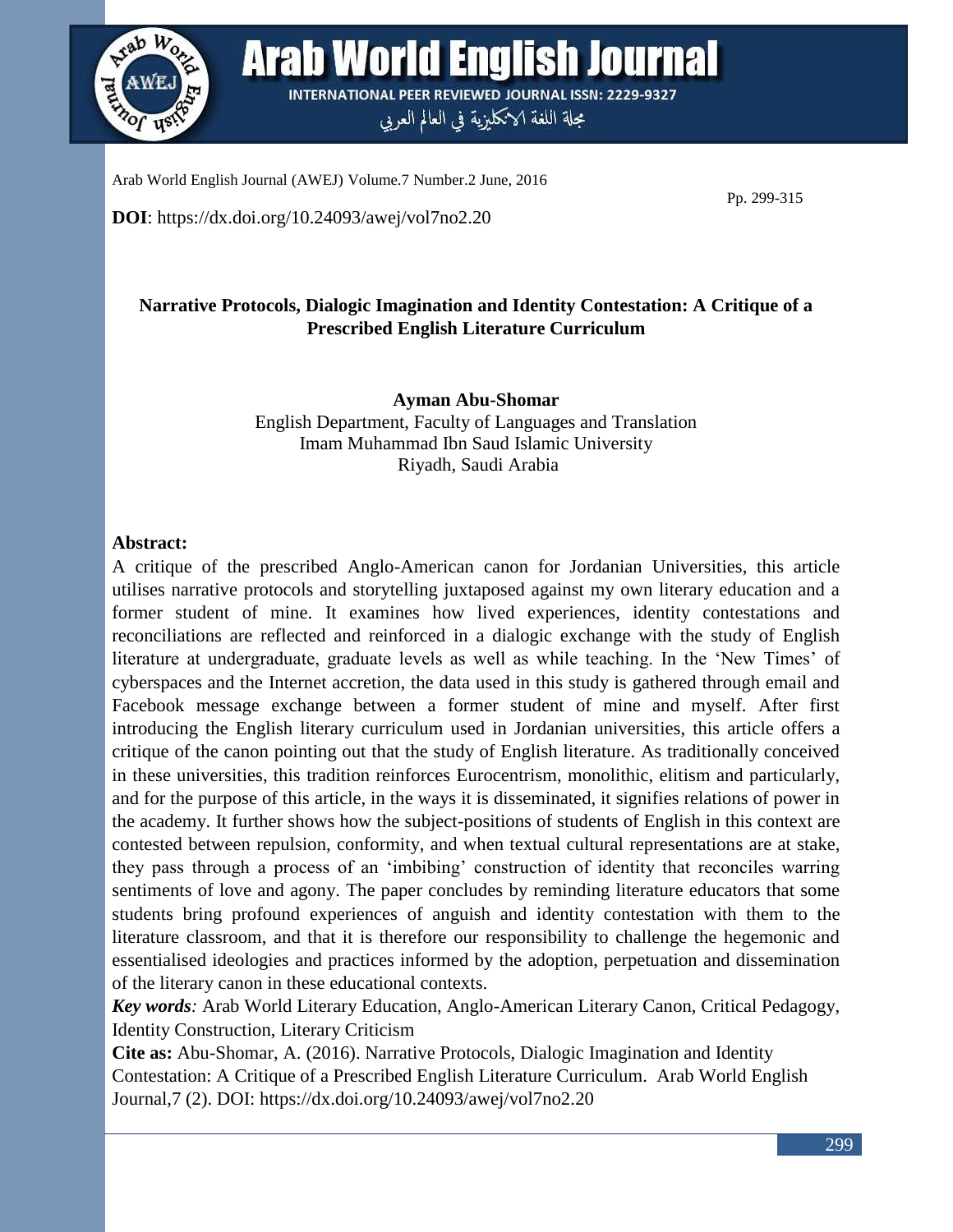## **Locus of enunciation**

At times, personal reflections and narratives might mount up as an emancipatory domineering force, when someone just becomes aware of the demoralising experience of having read about his/her identity as the 'other' to a corpus of canonised, and to far extent, colonialist apparatuses of English literary texts. Although the trajectory of my personal, academic and professional life has prepared me to challenge the dominant assumptions about the representativeness of the prescribed literary canon, until this point, there is little in my educational and professional experiences have changed. Probably, like many others passing through similar experiences, I feel the demand to confront the fury and agony while revealing my literary education: to interrogate poetry from antiquity; to remember to read with a  $21<sup>st</sup>$  – century critical intellect; to remember how, those who spent their life time constructing their emancipatory projects, have provided us with tools to deconstruct the essentialist and monolithic tendencies of the 'authoritative literary text'; to reconcile with the 'towness' of our identity, and, hence, to offer carrying hands to those students who are intensely driven to read, to write, to learn, to reason, to make assumption about the world and about themselves, to critique, and to be 'successful' in doing their English literature.

Additionally, this personal narrative aims to confront the pedagogical *violence* [strictly emphasised] in the curricular canon. In so doing, my outlook is to subdue the misrepresentations and the making of the imaginary 'other' to be internalised and 'normalised' by our students. We need to balance our curiosity about how we, professors of English, should work within and against such curricula in order to delight the beauty of centuries of the English literary text without perpetuating monolithic myths. In short, through this article, aims to set out an emancipatory project; how to open canons; how to negotiate with identity construction (Abu-Shomar, 2012) while doing English that is over strict and conservative, "from Beowulf to Virginia Wolf" (Hall, 2005); how to educate with 'hope' (Freire, 1989); and how to be crossing borders (Giroux, 1992).

## **The Context of curricular literary canons**

For an understanding of the current status of the curricular canon in the English departments in most Arab World countries, 17 English programmes were reviewed, and strikingly found that 92% of the selected periods and genre are either British or American literatures. In addition to this, in most of the reviewed plans, the names of the courses are quite similar. For example, 10 out of 17 universities share exactly courses including Introduction (or survey) to English (British) Literature, Introduction(or survey) to American Literature, English (British) Literature Until 1660, American Literature Until 1800, English (British) Literature from 1660 to 1798, Nineteenth-century English (British) Literature, Nineteenth-century American Literature, Shakespeare (share in all the reviewed plans), The English (British) Novel, The American Novel, Victorian Poetry, Romantic Poetry. The remaining varying courses also reflect the Anglo-American tradition. Examples of these courses are Rise of British Prose, British Prose 1830-1830, Modern American Prose, Contemporary British and American Prose, Medieval English Poetry, Poetry from the Romantic Per. to the  $18<sup>th</sup>$  century, Shakespeare and the Renaissance and Modern British and American Drama. Only 8 out of 17 plans include only *one* course World Literatures, with varying names.

As can be seen in the above survey, the Anglo-American literary tradition dominates the English literature plans in most of the English departments in the Arab World. The irony is that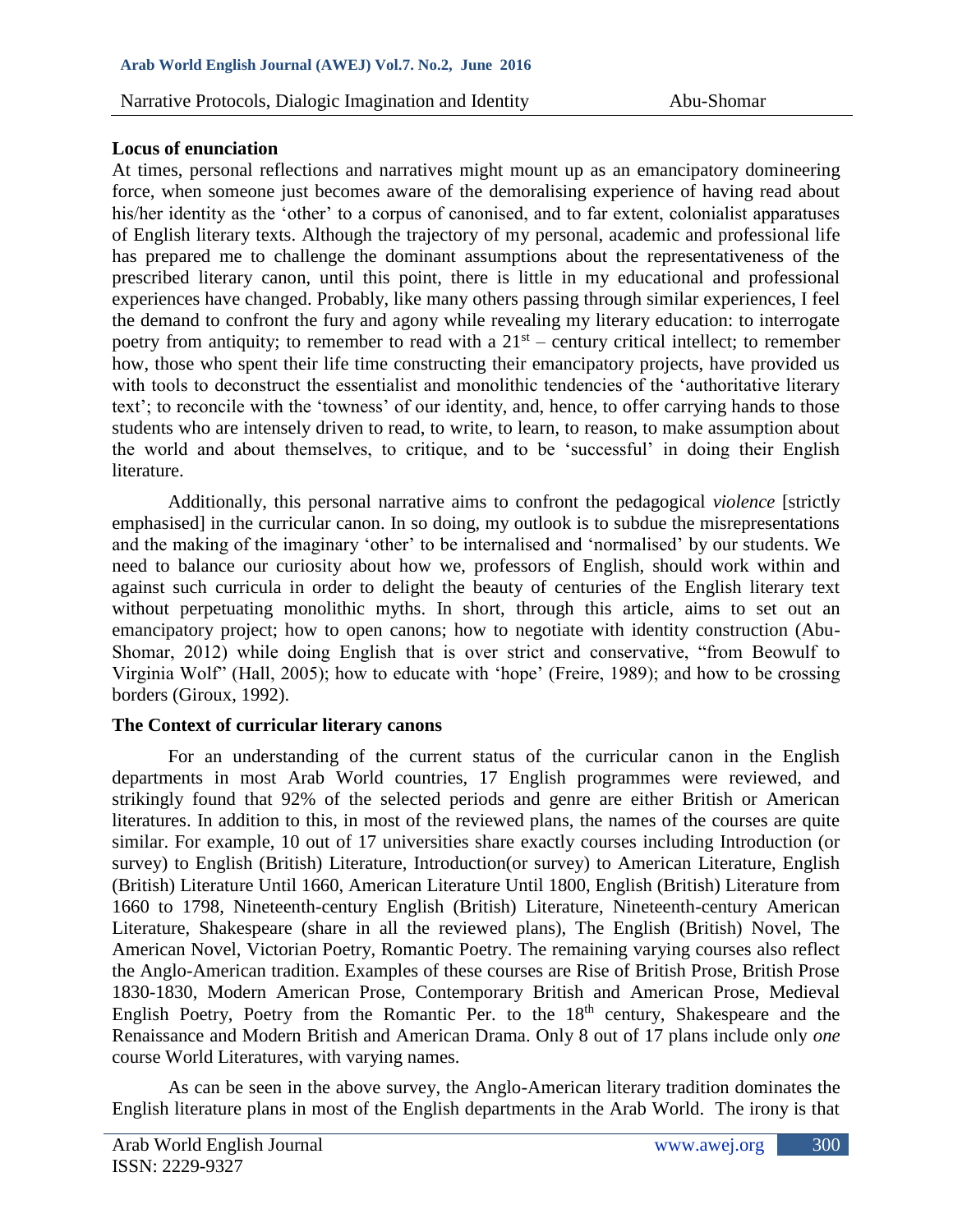unlike most English Department in the 'centre', most Arab World English departments are staffed with Anglo-American curricular canon. Zughoul (1986) examines the structure of English departments in 'Third World' universities including their curricula, objectives, policies, – concludes that the adopted tradition lacks a complete covering of literatures written in English. Instead,

the offerings typically include such titles as medieval literature, English poetry from Chaucer to Milton, Shakespeare, poetry from Dryden to the present, metaphysical poetry, Renaissance drama, Victorian literature, Romantics, Elizabethan and Jacobean drama, seventeenth-century English literature (p. 10).

Zughoul argues that such a tradition, which aims to 'broaden the intellectual horizons of the students and to sharpen their sensibilities', has served as a theoretical framework for teaching literature in the university systems in 'Third World' countries. Such a tradition is deeply rooted in what Mathieson (as cited in Zughoul, 1986, p. 12) calls 'the Victorian educators tradition' which believes in the 'character building powers of the classical English curriculum', where the study of these literatures or classics becomes not just a subject for academic study, but one of the chief temples of the human spirit, in which all should worship. Such a tradition is imported in its totality without considering the cultural, social, and moral backgrounds of the host context.

Challenging such an 'institutional culture', according to Zughoul' (1986) is far from easy. Within the understanding of the institutional cultural capital that seeks to maintain its power, any attempt to change "could be difficult and slow paced because a whole generation of old-timers running those institutions may feel more secure with the established patterns" (p. 16). Yet, challenging such traditions is not impossible; it is a task that prioritises a 'discursive practice' that espouses all forms of knowledge as valid. However, in so doing, the challenge should be first directed to those in power (*i.e.* the institutional class). Bordie (as cited in Zughoul, p. 16) points out that it is time for that old-fashioned and powerful class to realise that the application of old, somewhat stereotyped procedures to existing situations is not likely to lead to meaningful or beneficial solutions if only because older procedures have been superseded by procedures which relate directly to present day needs, [since] solving today's problems with yesterday's answers is what has gotten us into the bind we are in now.

Under the influence of a 'globalised world ideology' (Zughoul, 1999), institutional models, such as those in Jordan, experience a flow from the centre to the periphery, where the latter is dependent on the experience and the aids of those of the former, they are a replica of the centre. Schiller (quoted in Zughoul, 1999, p. 4) affirms that:

cultural imperialism is the sum of processes by which a society is brought into the modern world system and how its dominating stratum is attracted, pressured, forced and sometimes bribed into shaping social institutions to correspond to, or even promote, the values and structures of the dominating centre of the system.

Specifically, as English literature has become entrenched as an academic subject at post-colonial universities, such as those in Jordan where 95% of the courses in the English department are listed are Anglo-American (Elhaija, 2004), the study of literature has turned out to be a 'counterfeit' of the high cultural approach of those in the West. Paradoxically, while literary study at the centre today has overthrown such an approach, post-colonial institutions continue not only to pronounce the canon as an irrefutable entity of adoption, but also propagate its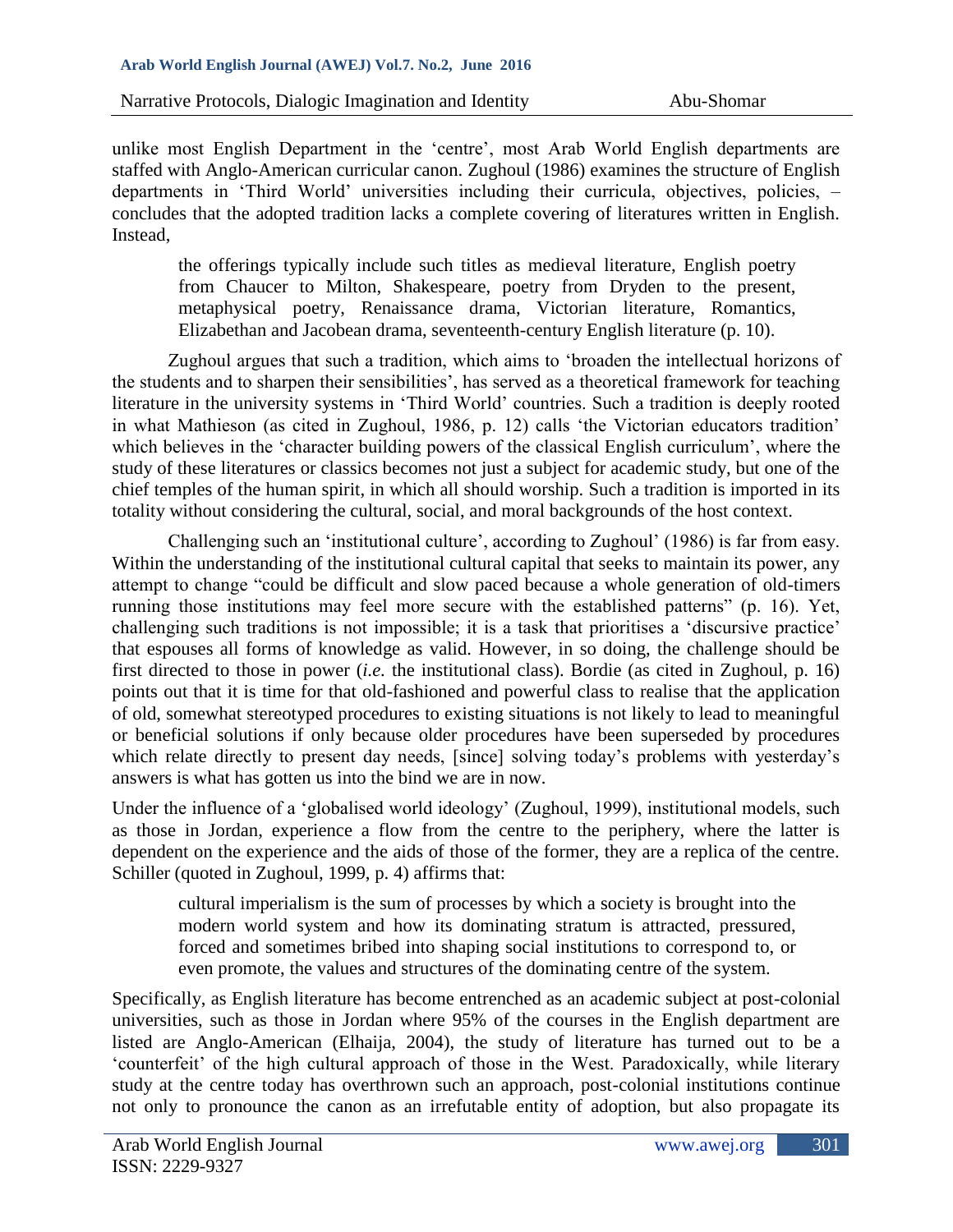everlasting value. They continue to rehearse a 'colonial ideology' that seeks to perpetuate its cultural products as having a taken-for-granted significance. Ashcroft *et al.* (1989) maintain that

proponents of English as a discipline linked its methodology to that of the Classics, with its emphasis on scholarship, philology, and historical study – the fixing of texts in historical time and the perpetual search for the determinants of a single, unified, and agreed meaning (p. 3).

In these terms, the context of Arab curricular canon be understood, an over conservative and strict representing a 'long tradition' of hegemonic practice that not only disadvantage students of English, but also perpetuates an essentialised construction of relation of perceived power. To probe into an interrogation of such a tradition on the identity of English learners, I use story-telling and narrative methodological approach to construe a critique of the Arab English canons

# **Method**

In a postmodernist world, social media and cyber culture world, research have witnessed radical shifts from traditions to novelties, which have attested their trustworthiness, responsibility and credibility as well as the morality of knowledge-making. The claim for knowledge provided in this article draws on personal narratives through email exchange between me and my former undergraduate student seven years ago, and who is now preparing defend her master degree thesis. Upon my graduation, I took a teaching position in a Jordanian university very similar to the one I received my bachelor and master degrees. Now after 22 years of leaving university with bachelor degree of English, I was staggered to see that the curricular canon I studied remains the same. I taught for only one semester and left the country to each in another university in the region. The email and Facebook correspondences with my former student started when she sent me asking for assistance to help her deciding which track (linguistics, translation or literature) to choose for her graduate study. Although my literary instinct could push me to tell her to choose literature, I left it upon her to decide for herself, and she selected the literature track. Since then, both have exchanged emails discussing her education wherein we divulged our educational concerns and views of the prescribed literary canon. After one year of correspondence, a huge body of knowledge (data) has been stored in my email in a form of personal narratives, stories, reflections, discussions, textual analyses, critical views of adopted institutional policies among many other topics. For an interpretation of these narratives, and counternarratives, an amalgam of outlooks have emerged: on the one hand, those personal narratives are used to construct knowledge through which the current English literary tradition is perceived as a sources of 'authoritative texts' (Said, 1983) through which the students are degraded victimised, muted, normalised and imbibed in channels not of their own selections. The counternarratives, on the other hand, are the ones of resistance, dissent and survival, the ones emerged when these narratives are challenged and defied. This is how I obtained data, and how I used it in this article.

Narrative technique in social research and in critical inquiry in particular, has been gaining momentum (Polkinghorne, 1988; Booth & Booth, 1996; Emden, 1998; Clandinin & Connelly, 2000; Baynham, 2003; Phillion and He, 2010). Its impetus has been associated with critical strands of thought such as the growing frustration over the problem of the 'disappearing individual' in social research (Whittemore et al., 1986). As Gone et al. (1999) argue, "personal narrative is a privileged site for the investigation of cultural identity and its construction" (p.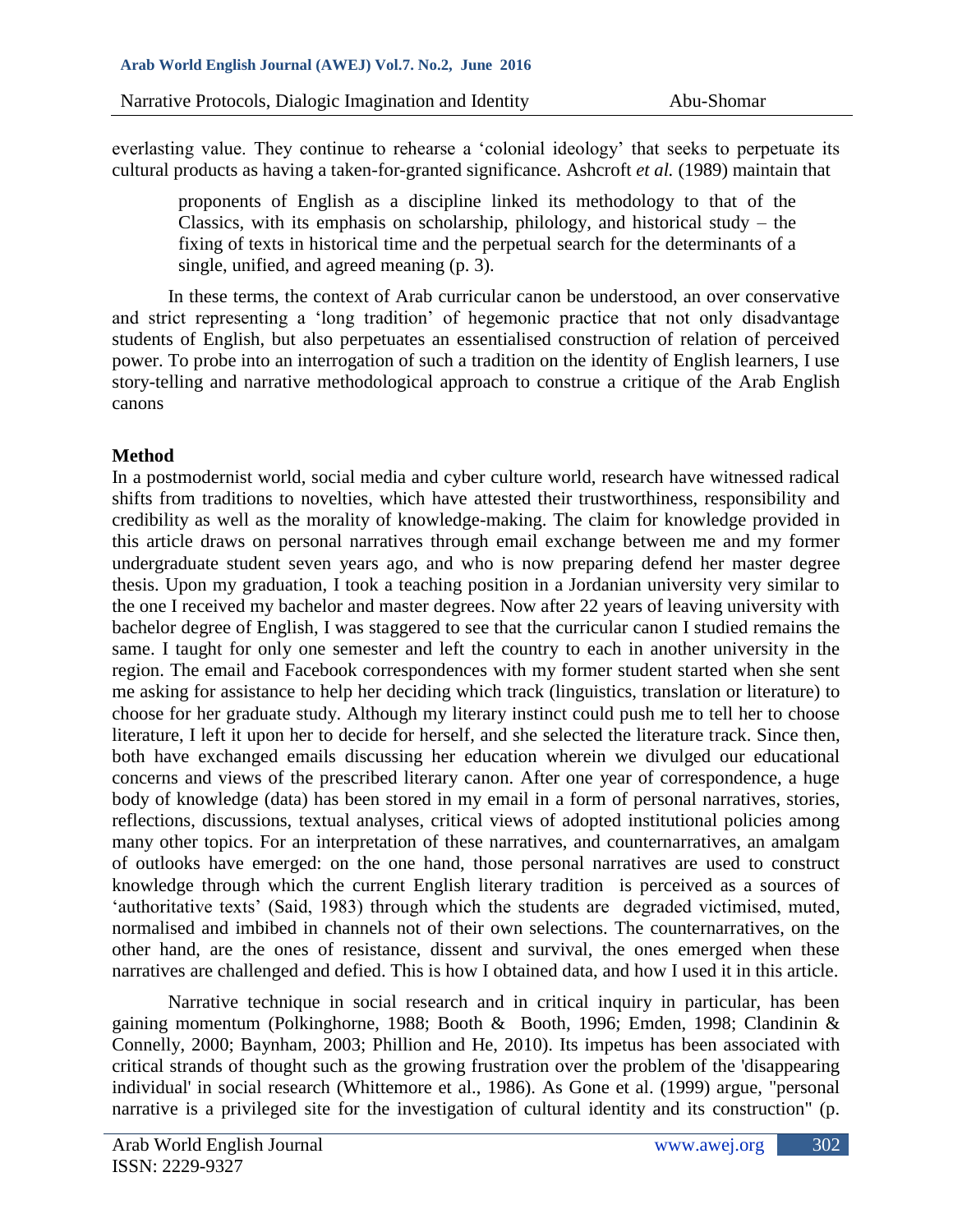371). It also emerged as a reaction against the 'over-determined' view of reality brought by methods that impose order on a messy world (Faraday and Plummer, 1997). In a post-positivist tradition, it appeared as a "creeping disenchantment with research that subordinates the realm of personal experience to the quest for generalisation" (Abrams, quoted in Booth and Booth, 1996, p. 19).

Additionally, life histories, autobiographical or biographical, testimonial, confessional, diarist, written or performed orally, have been referred to as the 'common denominator' in social science because our customary framework for analysing other is: "In what way is this person like, or unlike myself?" (Frank, 1979, p. 73). When we read or listen to an account of another's life, we compare ourselves with that representation, looking for similarities and resonances or dissimilarities, trying to make sense of that person's life and actions, and of our own. In this way, life history is a particular type of case study (see Yin, 1994; Stake, 1995), in which individuals' understandings and resolutions of a phenomenon (in this case, the study of identity construction as related to English literature) are privileged over the phenomenon itself. In other words, the truth that life-history narrators tell "can be quite different from the 'historical truth' of what happened in their lives, but nevertheless, it has a force in their attitudes and actions" (Soence, cited in Measor & Sikes, p. 224).

To achieve these ends, life history may employ narrated accounts of a life; interview data; and available documents; third party interviews; reference and comparisons to other research; and analysis in order to produce texts that are inclusive of marginalised voices, that allow for comprehensiveness reinterpretation, which are historically contextualised, and that are invitational to readers (Kouritzin, 2000). In this article, I have used written narratives as informed by documents, third-party interviews, comparisons and analysis. I have constructed a narrative that is just one account of my life, told at a particular time, in a particular location, for particular audience, with particular interest in mind, and, in this way, constituting a "briefer, more focused biography" (Smith, 1994, p. 287). Readers must also bear in mind that the experiences I divulge in this article are those that I feel are germane to this topic, and those that am prepared to make public; moreover, my use of these stories in another setting would be different. And, because we are all living in the midst of yet-to-be-completed stories in which we negotiate the boundaries between our multiple selves and our multiple ideal selves, against the backdrop of an imagined audience's multiple selves, we cannot expect any life story to be complete, rounded, final, or in any other sense finished. In other words, this story invites dissent.

More importantly, I see personal narrative and story-telling as an emancipatory approach in which we unfolded themselves while narrating our personal and academic experience. McEwan (1997) argues that personal narratives used in research could have two functions: coercive and emancipatory. While the first is persuasive and seeks to constrain the belief, the second, is expressive and offers processes for creating new meanings. However, for the latter to be emancipatory, one should understand the context in which narratives arise. The current narratives emerged in a context of story-telling; a context was carefully crafted to fulfil an emancipatory aim. My friend and student and I through our exchange of our life stories have one key purpose of pursuing issues around our literary education and to provide intellectual and moral support to each other. This 'authentic conversation' (Florio-Runae& Clark, 1993) was a genre of social and intellectual work that was accomplished by means of story and personal narrative, and conducted in an atmosphere of safety, trust, and care between people who share a common ground and to whom it was clear that everyone in the group has something to offer and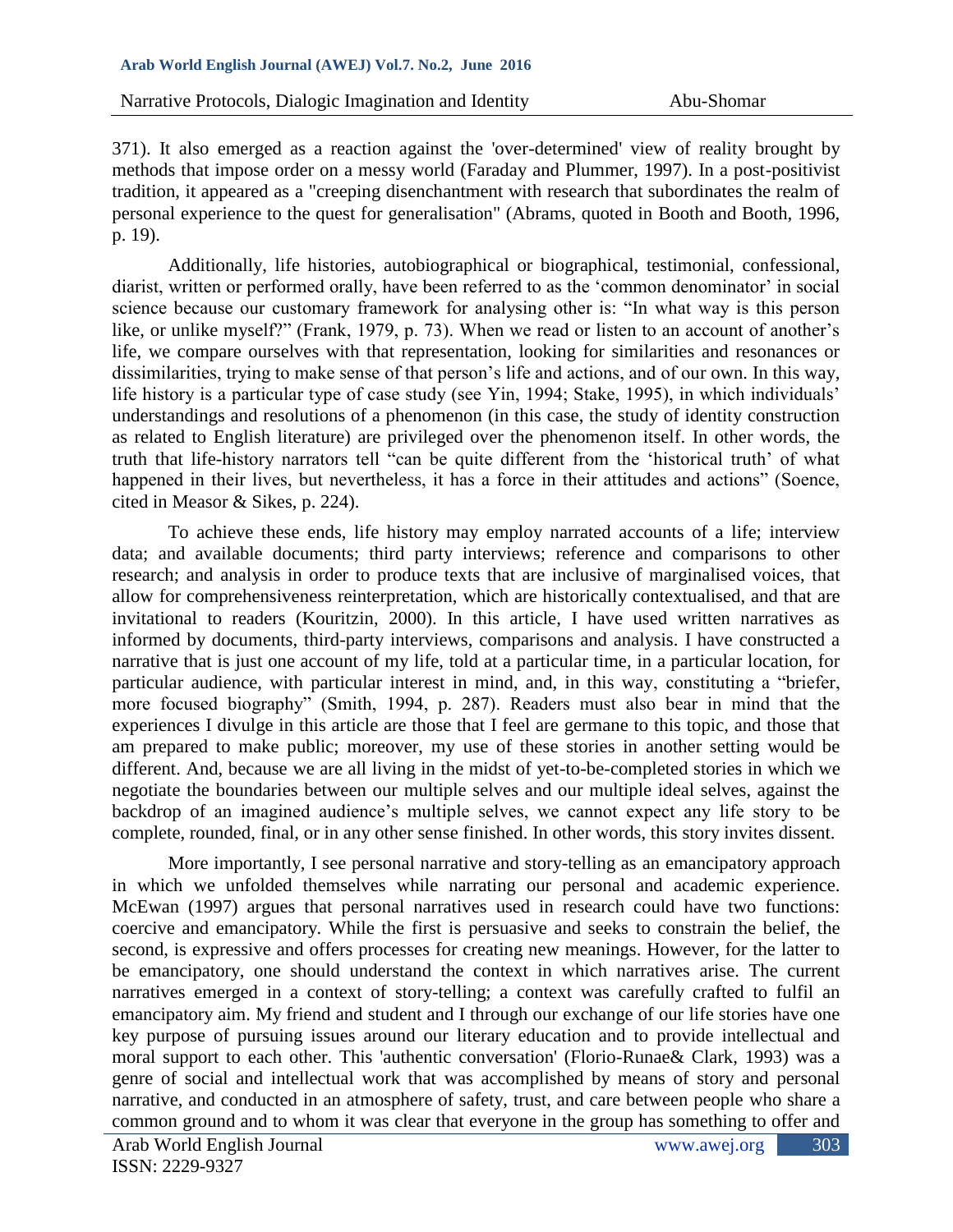something to learn (Rust, 2002). In this sense, our narratives would not be distorted by fear of negative consequences regarding what is said. These conversations and stories were satisfying both as ends in themselves and as means to better understanding and for providing solutions of the current situation (Rust, 2002).

# **Vignettes**

In her justification of her choice of studying English literature, and articulating her understanding of the notion of literature, Bothaina wrote:

*… Literature usually reflects the society, its ideas culture aspirations. Sometimes it appraises economic or political systems of societies, but no one can deny the fact that literature is interesting and reading literary texts is fascinating experience. I mean when I read literature I enjoy its aesthetic value, its language, imagery, metaphors. I also read it to explore other cultures. I think literature is an outlet of the nation's thought; it is a window to know how others think, especially how writers depict their nations and the circumstances around him and so on<sup>i</sup> .*

## The author replied:

*For me, literature is a special kind of reality; it optimises the human condition throughout history. It takes me to a synchronic and diachronic journey across time and space. During my BA and MA, it was quite possible that I lived in the texts and in several occasions, I travel in their journey and followed the trajectory they draw. Now, things have changed a lot since those earlier days.* 

Bothaina*: I don't care for the historical knowledge, especially when it is not related to me* 

*The author: do you think that literature reflects history?*

Bothaina*: yes, but with an added point of view.* 

The relationship we (Bothaina and I) have established between literature and ourselves suggests informed realisations both as political versus apolitical. The articulation of this relation as antithesis to the modernist view of literature that holds literary meanings to transcend its locality; time or space suggests perceptible resistance to the claims of universality. The relationship also enunciates a reversal conceptualisation to canonical assumptions of English literature as representative of *human conditions* (Author, (2013b). It seems that the relationship between the English Anglo-American literary canon and its readers in the post-colonial world provokes antagonist sentiments. It becomes a disclosure of the role of literature as *a critique of political and economic systems of societies* attesting a role of literature as uninterrupted critique of modernist systems (Loomba, 1998). Nonetheless, this does not deny the value of literature as *being interesting to read and as a source of enjoyment*. Outstanding the apparent antagonisms between our 'enunciations', it seems we endorse a Foucauldian's sense of literature as 'discursive practice' where *truth* about *joy* and critique could be bracketed (quoted in Eagleton, 1996).

Meanwhile, Bothaina's realisation of literature as an outlet of the nation's thoughts and her emphasis of the *ways* writers depict circumstances around them evince another articulation of literature as domineering *'social action'* (Eagleton, 1996), which places the idea of the universality of canonised literature under pressure. Specifically, her emphasis of the particular ways *writers depict circumstances around* them implies 'worldly' (Said, 1983) critique of the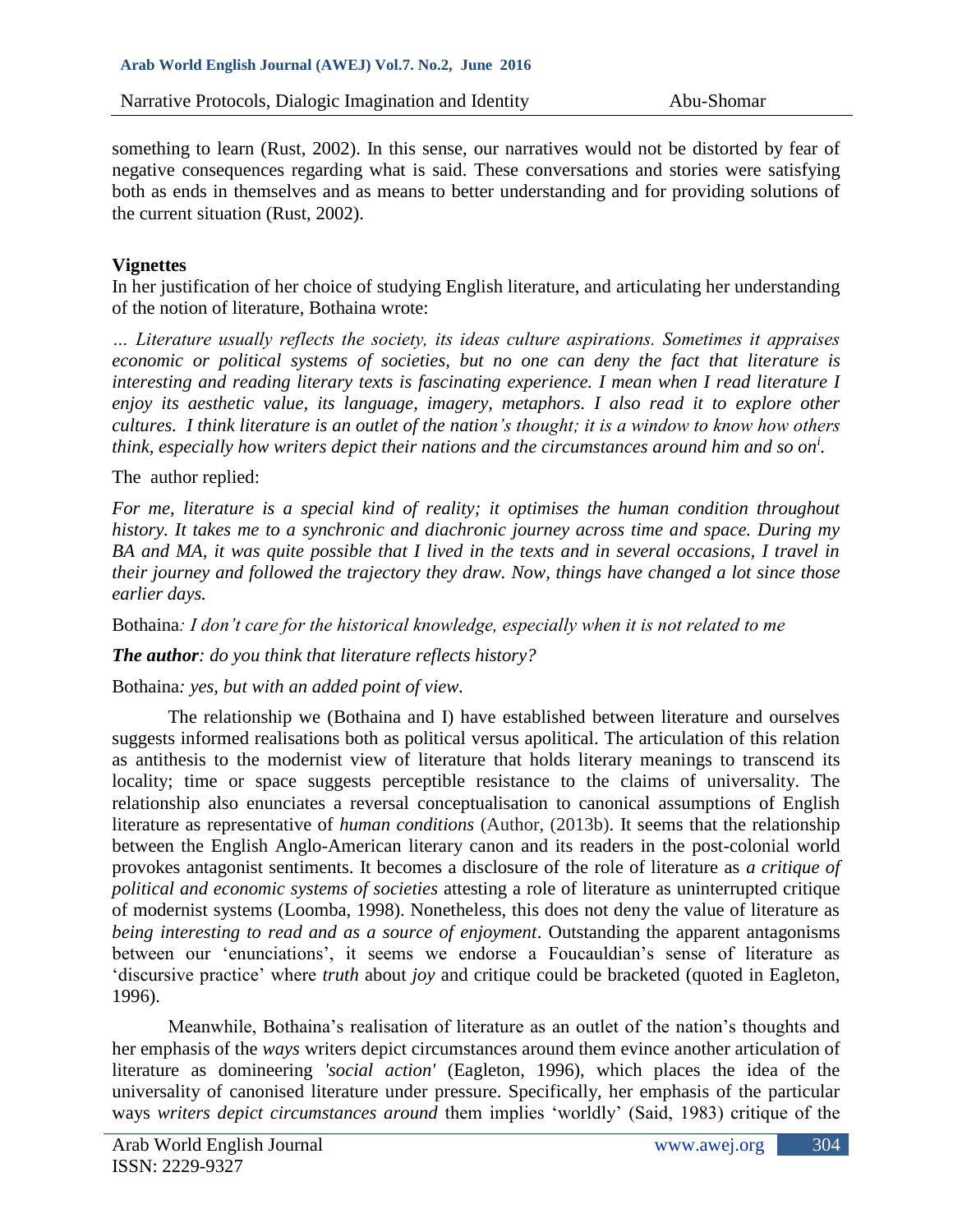text. To Said, the 'worldliness' of the text is located in its 'materialistic' context, its social, political, institutional, and cultural contexts. Said argues that the text is "a web of affiliations with the world" (1983, p. 106), that is, meanings are not limited to a text or its intrinsic structure (in a structuralist sense) or deferred (in poststructuralist sense), but rather are located in the materialistic world from which the text emerges. The materiality of the text for Said could be revealed through several ways: "the way in which the text becomes a monument; a cultural object sought after, fought over, possessed, rejected, or achieved in time" (Said, p, 108). Ultimately, the argument is that readers similar to Bothaina, embrace the worldliness of the text as an ongoing on and engrossed concern with the materiality of the text's origin, where the reality of text itself is embedded in the very materiality of the matters of which it speaks including disposition, injustice, marginality, subjection that the hegemony and monolith of the prescribed Anglo-American canon is burdened with.

Linking this view to her remark about *literature as an outlet of the nation's thought* suggests a conceptualisation of literature as subservient to social and cultural 'beliefs' that are contingent upon locality, time, and place. It also underpins a realisation of literature that goes beyond the humanist and apolitical assumptions that literary meanings are either too personal or too universal, into more socially and culturally context-dependant meanings. Further to this, Bothaina's elaboration regarding the relationship between literature and history, *but with an added point of view* accentuates her empathetic standpoint of literature as an encompassing 'ideological apparatus' (Abu-Shomar, 2013b), wherein reality that the text imposes on the reader a set of 'culturally informed' presumptions. Arguably, such a conceptualisation reconstructs the humanist claims of The Anglo-American literary canon as an apolitical discourse of knowledge, and hence a critique of the 'authority' of Eurocentric and North American texts, or, to use Said's words "the authorial text" (1983). The authorial text, as Said puts it, the tradition of the authoritative text and its informed representational devices as well as their utilisation at postcolonial sites project strategic practices that defy the formation of discourses of resistance. Said (1978) reminds us of what he rightly calls "representational devices", the ideological incorporation and production of literary texts, has shaped discourses of power relations.

Literature, on the other hand, is negotiated as the highest type of writing which brings about ever renewed meanings wherein the relationship between the reader and the text is constructed dialogically and critically.

## Bothaina wrote:

*My idea of literature is that it is the highest type of writing whether it is poetry or prose. It is not direct, but always figurative and meanings are imbedded. Literature for me is a lifelong-learning process; the numberless experiences that I gained from reading different texts and even in the same text I read it over again and again because I think every time I read the text, I gain another meaning, and every reading gives me a new experience.*

# The author replied:

*We people students of literature (or precisely, English Literature) imbibe our personal and intellectual experiences in the texts we read, or sometimes we imbibe the text in our own experiences. For me, this process of imbibing is something I call a 'survival strategy'. When I was an undergraduate student, I liked to carry the Norton Anthology of American Literature around most of the time. I though then that this will empower me when people see me carrying*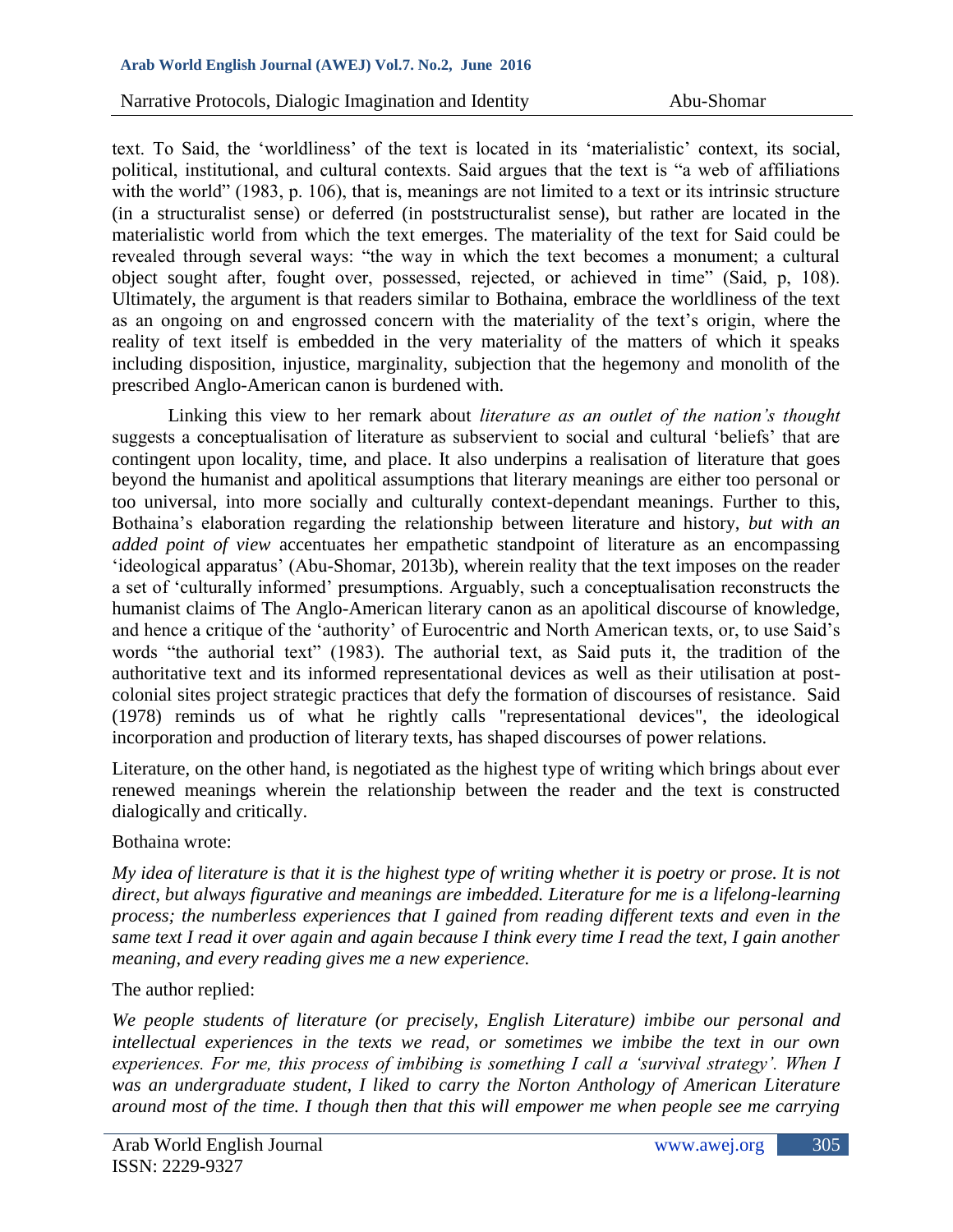#### **Arab World English Journal (AWEJ) Vol.7. No.2, June 2016**

Narrative Protocols, Dialogic Imagination and Identity Abu-Shomar

*this giant book around most of the time. But funny things happen to me all the time, people think that this book is a dictionary, and for me carrying a dictionary around all the time means that I am not competent in English and I need to refer to a dictionary. Believe it, this was causing me some pain and I had to explain it to those who saw it that it is not a dictionary … (Facebook communication).* 

Bothaina's acumen of literature evinces the plurality and dynamicity of 'knowledge' that could be inferred from literary texts. On the one hand, Bothaina takes up the literary discourse as different from 'ordinary language' by endorsing its figurative, indirect and embedded meanings. Although her view echoes those formalist approaches to literature, I recognise in Bothaina's comment an opinion that aims to distinguish literary meanings from scientific ones in terms of their 'objectivity'. This, on the other hand, becomes evident through her account of arriving at different meanings each time she reads the text. An identification of the literary paradigm, therefore, requires reconsideration of the subject/object relation as well as of the methods that mediate between the two while inferring literary meanings, which suggests liability of the claim of the literary text as self-defining and a unified object sufficient in itself (Easthope, 1991).

More importantly however this particular exchange of both of us touches upon our identity construction process. A process that the corpus of literature we have in mind and currently talk about has its authority upon us; it informs our epistemological perceptions and, to me, an ontological construction of how I used to perceive myself during my graduate days. During my undergraduate days, I estimated that my study of English literature would haul me up the ladder to complete social acceptance, even admiration, if I identified myself with the big anthologies of English literature. To me, doing English then was not just a mere specialisation, but also a survival strategy through which I was devoured to ingest my academic and social identity as a student of English literature. In my interpersonal relations, I created an 'imagined' class struggle that even smattering in these anthologies can provide. I rolled over everything that was *English* escaping (or reconstructing) social constitutions that are *not* English. Yet, the effect of this has been profound of what yet-to-come; I, Pygmalion-like, *performed* English literature creating my own 'theatrical realties'; between the artificiality of the imaginary world created by the text and the 'other' reality which I strived to distance myself from. The metaphoric existence abetted by the survival strategies 'empowered' me to endure the journey into graduate studies in English.

This is not a matchless experience; Bothaina's literary education, as she puts it, involves sentiments of intimacy with text, authors and characters:

*I build my own meanings from the literary work and make it matching my life. When I read "Passage to India", I wrote down a quotation I always use it in my life: [life never gives us what we want at the moment we consider appropriate]/ I always search for something like that to help me in my life.... When I read Pamela by Richardson, every time I want just put the novel aside and start with another material but I can't really leave it because I find in the character of Pamela a similarity between her and myself… In "Sense and Sensibility", the daughters Eleanor and Marian in the way of their thinking, I compare myself and my elder sister, I compare how she has more sense than I; I tend to be more emotional. The novel taught me how to be patient and to recognise things logically for instance…Even the myths of antiquity, "The Midair" by Euripides, if you take some quotations they are applied to our lives. I always take some quotation and give to my sister and say: 'Oh my God, even though we have quarrel between Jason and his*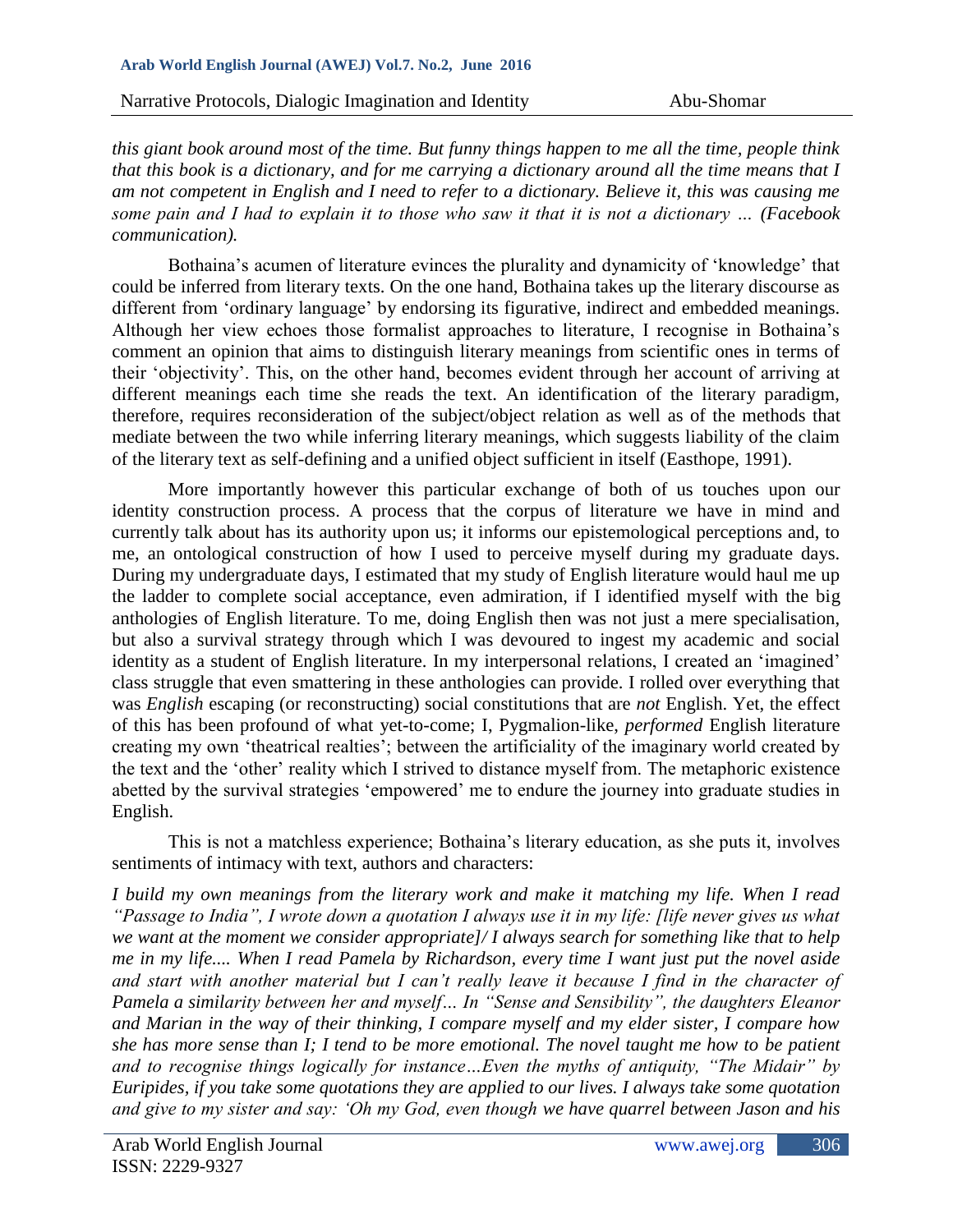*wife we still listen to the same words to the same way of quarrelling between any husband and his wife, so you can't call it just reflecting the Greek civilisation; it is just universal (Facebook communication).* 

The internalisation of literary meanings becomes a salient feature of Bothaina's discourse and narratives; literature, or more precisely, canonised literary texts, and held as as an 'educator' that has significant bearings on readers' personal lives. In her narratives, Bothaina seeks identifying meanings in literary texts she studied through which she could identify herself with, or in Kouritzin's (2004) words, reflecting on her undergraduate literary experience: "I learned to identify with statements made by people at different points in history from different social classes… I thought I learned to be a humanist. I thought I 'understood' something deeper and more powerful than my life" (p*.* 191). Within such phrases, I realise Bothaina's responses an evocation of literary meanings, through which she transforms into her own or she is transformed by these meanings or both. Therefore, students of English who share the power and passion of literary meanings in "the moment of shared insight, in the moments when both [sensual] and intimate thoughts and ideas are formed and given birth, it is so tempting to fuse … [Forster's "*life never gives us what we want at the moment we consider appropriate"*] with someone younger who flails and flames more strongly than ourselves and thus find immortality" (p. 206). I recognise these responses in the words of an educator's privileged position saying: "my students will do anything for me, to see what I see, and to know what I know" (*ibid*, p*.* 206). But others would read Forster's remark *"life never gives…"* differently. For example, Buzard (1988) reads this line as expressing "Adela Quested's desire to see the 'real India' [which] carries sexual overtones reminiscent of those found in Lucy Honeychurch's situation, and it brings her into a contact with the alien that takes the form of another projected, liberating rape (which, like other Forster heroines, she both desires and fears). She flees madly through some cactus – a detail that has immediate and familiar results, for it allows Forster to linger over the vision of her body as it lies tortured by a thousand penetrations" (p. 176).

Bothaina's experience of reading literature in this 'particular' passionate way is similar to most of the students I worked with. Remarks such as *I live literature, I'm fond of literature, and I'm passionate about literature* are recurrent phrases in the students' discourses, especially female ones I have taught. Although Bothaina's reflections could be argued from several perspectives, I take up the argument that although the these reflections demonstrate resistance to canonical ideological assumptions, in ways they tend to take on new subjectivities and positionalities they appear to 'imbibe' the 'norms' and values associated with canonical textual meanings (Zubair, 2006). This is to suggest that the students' exposure to English literature underpins what Hall (2005) calls the emergence of 'literature as social practice', where students are viewed as social agents who turn to literature to help them in larger purposes in life, such as reflecting on their identities and possibilities for moral and emotional engagements. However, following such an approach within the repertoire of post-colonial theory and feminist pedagogy (these responses are mostly evident in the female students' reflections), where students identify themselves with imaginary characters in literary texts at this particular time of their life, raises the issue of the hegemonic and dominant assumptions regarding the representativeness of the English literary canon. For students to be evoked by canonical authors from different times and sensibilities is what underlies the power of the canon to 'naturalise' and 'legitimise' subordinates' sentiments through a process of 'interpellation' (Ashcroft*et al.,* 2000) where those subjects are constructed by particular ideological and discursive operations.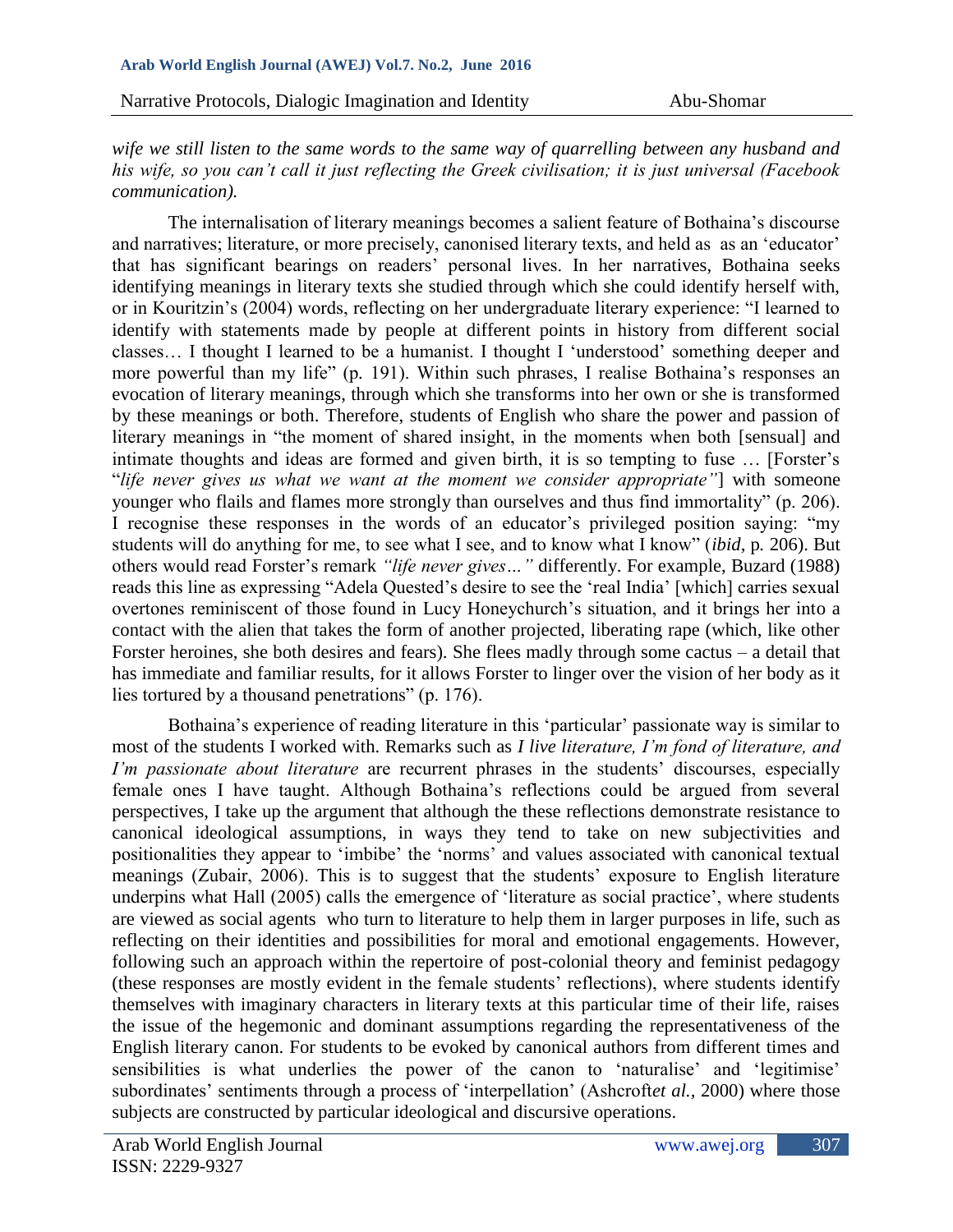#### **Arab World English Journal (AWEJ) Vol.7. No.2, June 2016**

### Narrative Protocols, Dialogic Imagination and Identity Abu-Shomar

In fact, our narratives regarding English literature covers multitude of topics and is stretched out in several directions; what might be identified as 'approaching the literary text' is another salient topic we discoursed. Two different approaches to the literary texts could be identified in terms of how we negotiated the cultural constructs of these texts. On the one hand, the beauty of the literary discourse is prioritised in terms of its metaphorical, aesthetic and artistic aspects. Valuing these aspects is rationalised on the basis that literature is an elevated human discourse, and that its value should not be reduced to its cultural meanings. In other words, textual meanings are internalised as universal truths surpassing their localities, political and ideological assumptions both diachronically and synchronically; timeless Hellenistic meanings transcending time and space. In our dialogue (or, probably, contesting argument) I realise how Bothaina's narratives could demonstrate remarkable tolerance for textual meanings that (mis)represent the lives of 'Other' groups of people, or cultures (loosely defined). Within this tradition of interpreting English literatures, one would exhibit accentuated *tolerance* to 'cultural' constructs these texts are burdened with, and, the result is espousing these texts as a source of wisdom and universal moral values (AbuHilal & Abu-Shomar, 2014).

Nonetheless, and coming from an 'ideological' perspective, I would contest with these assumptions. Ascribing to post-colonial discourse, I have become sensitive to textual 'cultural' representations, and thus cannot simply conform to textual aesthetic aspects when cultural constructs are at stake.

### Bothaina wrote:

*You know literary works are beautiful. The music, intonation, and metaphor are beautiful elements. The style writers use is elevated and more beautiful than any other discourse; when reading literature, I feel overwhelmed. After all, I believe that art is for learning. When I read literature, I always read between lines so that I can analyse the text on the basis of the psychology of the writer; what's his position. I try to find positive ideas that help me to get through the text. For instance, when I read a text that misrepresents our culture, I should ask myself 'why?' before judging that text. While others may misjudge or undervalue that text, I think this it is unfair to deal with literature like this.* 

Whether to take up literature as a piece of art, enjoying its language, metaphors, and aesthetic value or to reconsider literary texts in terms of their cultural constructs was a topic we discussed in our reflections on the possible ways to approach the text. In her narrative, Bothaina embraces literary language, images, music, and etc. It is tempting to interpret such an attitude as an idealisation of the aesthetic value of literature in a modernist sense, hence, apolitical and humanist approaches to literature. However, in my reading Bothaina's accounts, I recognise several dialogic elements in the ways her relationship with the text is constructed. First, Bothaina adopts a dialogic interaction with the text in the ways she transcends dualistic and dichotomous oppositions into assuming the right for textual meanings as an 'Other' having the right to be voiced, represented, and acknowledged. She gives equal, 'dialogical attention' (Author, 2013c) to her own voice and the voice of the text; such a mode of textual interaction promotes a critical reflection on the process of 'difference' exploration. Therefore, readers' subject positions become 'double-voiced' or 'constructing the ''self' in relation' instead of 'single-voiced' or expressing 'adherence of the 'self' viewpoint' while realising textual ideas (Dunlop, 1999). Thus, in their search for an understanding of the writers' psychology and position, dialogic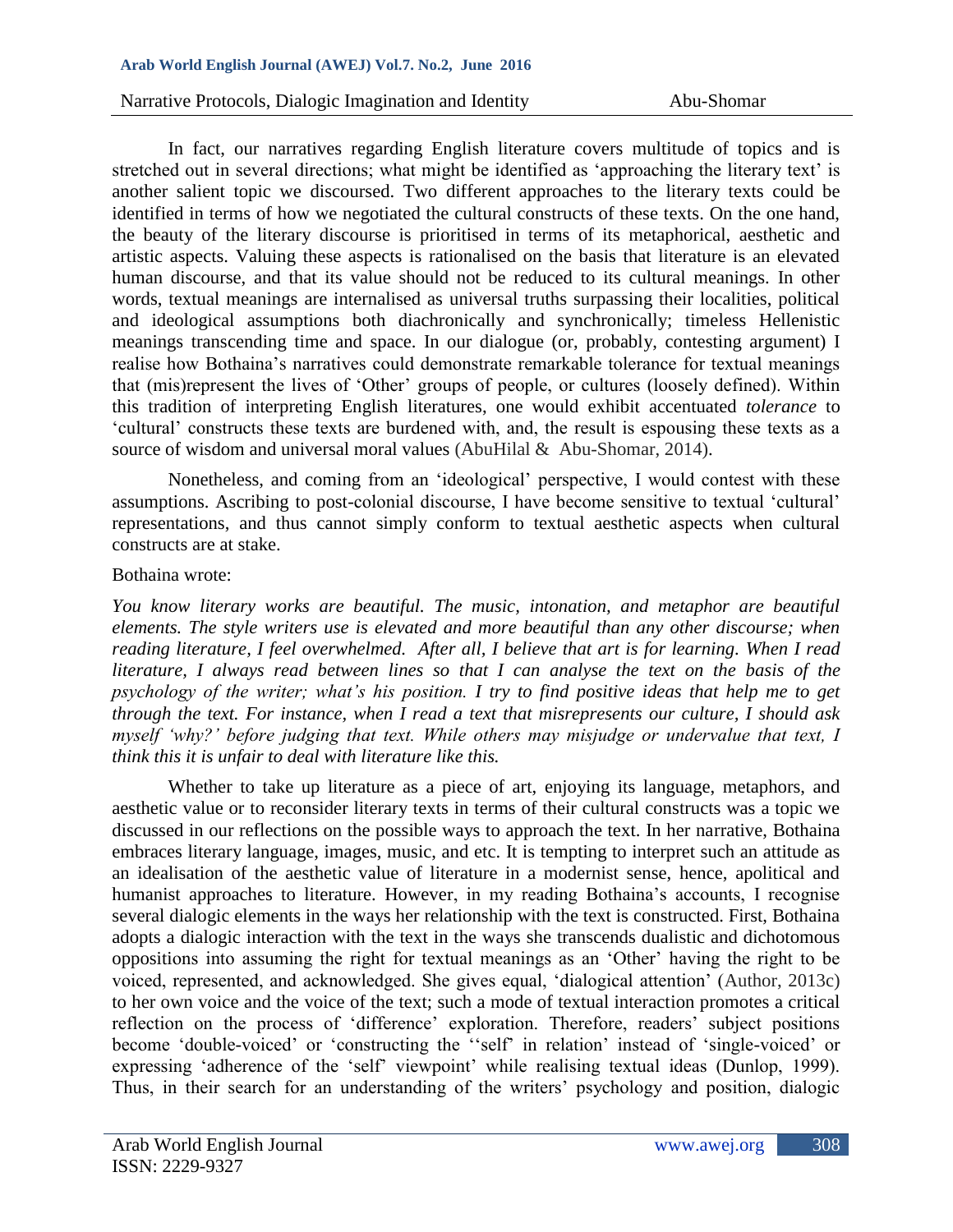readers such as Bothaina would attain for an exchange of voices rather than offering antithesis to a given thesis or an answer to a proposed question (Bialostosky, 1986).

Second, Bothaina's search for elements *in* and *beyond* the text registers another dialogical element in terms discovering the experience of the cultural context *behind* the text that gives the words their validity and meaning, through which she could explore the 'borderland' of the 'self' and the 'other' represented by textual meanings (Moore, 1994). Therefore, acknowledging the psychological and cultural positions of textual ideas enables 'third-space positioning' which surpasses dialectic binaries into a 'multi-dimensional' field that transcends and infuses the text in such a way readers get through a complex process of cultural exchange instead of binary absorption between the 'self' and the 'other' where 'culture' operates outside the exchange since the aim turns into 'dialogic survival' rather than 'dialectic synthesis' (Dunlop, 1999). Third, the primacy of context and the impossibility of textual resolution are implied in Bothaina's approach to valuing the text. This appears not only in her search for wider contextual elements, but also in the ways she understands and evaluates the text in terms of these elements. She gains deeper knowledge about textual background and practices critical reflexivity, which appears in her remark *I should ask myself 'why'.* Islam participates in a genre of dialogic reading that shifts into not only a participatory epistemology, but also contextual exchange.As such, the reader and the text turn into dialogic interlocutors where readers and ideas could discover mutual oppositions and affinities.

# The author replied:

*I may belong to those people who read while issues of textual representations (or more precisely, misrepresentations) are always in the backdrop of their minds. When I realise that there is something insulting about Islam and the group of people whom I belong to, I develop negative position to the text. If for example I see something insulting Islam, this affects all my reading of the text, for example, I read Frankenstein which is completely far from issues related to cultural representation, you know, it is a horror story about a monster…, but in chapter 14, I spotted an insult to our prophet Muhammad, so this affected my reception of the novel, and would build my whole reading on this particular issue. Unfortunately, the canon we study is loaded with such misrepresentations.* 

It goes without saying that sensitivity to cultural misrepresentations is most expected from a scholar whose area of expertise is post-colonial and cultural studies. Adopting the tradition of cultural criticism, the work of scholars such as Said (1994) Boehmer (2005), Loomba (2005), Viswanathan (1987) and Mukherjee (1995) would primarily put under scrutiny issues of cultural representation. These scholars among many others have produced a huge corpus of literary criticism whose main focus is cultural and political criticism. In this line of thought, I have consciously or unconsciously developed a particular reading of the text, one that accentuates the cultural aspects of the literary texts as a key issue in textual value-judgment, which impedes *'objective'* reading of the text. Juxtaposing the two positions, Bothaina's and mine, of how we come to read and value the text, each may represent a discrete case. Whereas, Bothaina's approach embodies the case of a dialogic reader, mine articulates what Eagleton (1996) calls 'unconscious consensus valuation' that underlies social 'ideologies' in literary value judgement. Ideology in taking up or rejecting the work, according to Eagleton, is not simply what is entrenched as unconscious believe that people hold, it is however those modes of feelings, valuing, perceiving and believing which have *some* kind of relation to social power.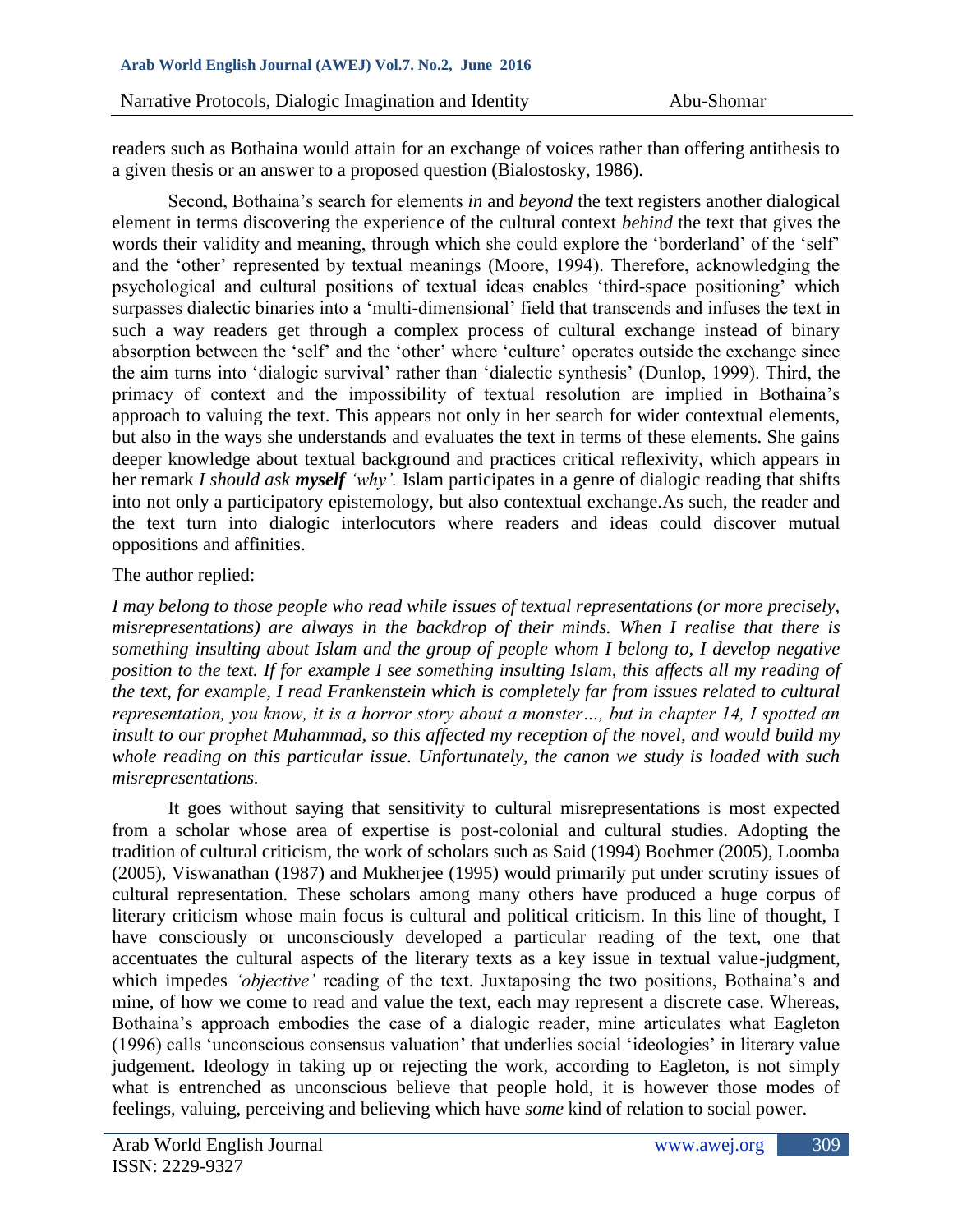Therefore it becomes the strong ties of cultural and social commitment that calls readers, like myself, to give prominence to an ideological critique of the text. It is however worth emphasises that this interpretation is not an argument against ideological positions, but rather, an argument which stresses the need to reconsider textual misrepresentations of the culture of the 'Other' in terms of the ways they are approached in the literatures classroom.

Furthermore, when the line between personal and professional attitudes of the text becomes blurring, any apolitical or 'objective' reading of literature would be not possible.

## The author wrote:

*I think literary discourse is different from any other in terms of how it constructs its own reality and representation of the human condition. We need to be objective in the discourse of science disciplines, say medical or engineering, but objectivity in the way we consider literary discourse is quite not possible. This is because when we read literature we understand it in our own ways, there is culture involved and our own ideas are reflected on what we read. So, if you seek objectivity, it is not what literature is, it is an experience that is understood by our own judgement and the involvement of our own culture, ideas, personality with what we read.*

The claim is cultural and personal involvement while reading literary texts can lead to attaining a multiplicity of textual interpretations. It could also be recognised as an alternative participatory and resistant approach working against universalistic conceptual frameworks that call for monolithic and homogenising approaches to understanding literary meanings. I realise this position as a resisting one to 'aesthetic universalism' that ignores the particular, different, and other culturally specific modes and codes of reading the text (Moore, 1994). This position also suggests that meanings cannot reside in the text, but are transient and create a 'temporary retrospective fixing' (Derrida, 1994). I recognise in this approach a different reality created by a different set of relationships with the text, where variability of the possible textual meanings can be made in relation to particular cultural and personal involvement with that text. Therefore, apolitical and objective approaches where the reader is fully complicit in the textual assumptions are not what literature should be. Instead literature is the experience one understands through personal and cultural engagement.

In addition to our discussion or narratives regarding the English literary canon we studied, we also rambled to talk about how the majority of professors of English literature disseminate these literatures to their students. Recalling our undergraduate literary education, our reflections on the institutional practices seem to move around one major theme that could be encapsulated in Kouritzin's (2004) evocation of her (Literature 12) teacher's statement: "I am the teacher and you are the students. I know something and you know nothing. I am going to give that knowledge to you" (p. 190). During those times, our deep down feelings of lacking knowledge and inability to read and interpret literary texts is augmented by our instructors' practices and statements regarding the ways a literary text should be approached..

In the following passage, Bothaina recalls how she used to put her faith in on her instructor's opinion and perceives herself as unable to *understand* literary texts and hence not in a position to provide a point of view of literature:

*I think we were not in the position to say our point of view of literature because we didn't have enough experience about literature ... I read 'Young Goodman Brown' five times and I couldn't*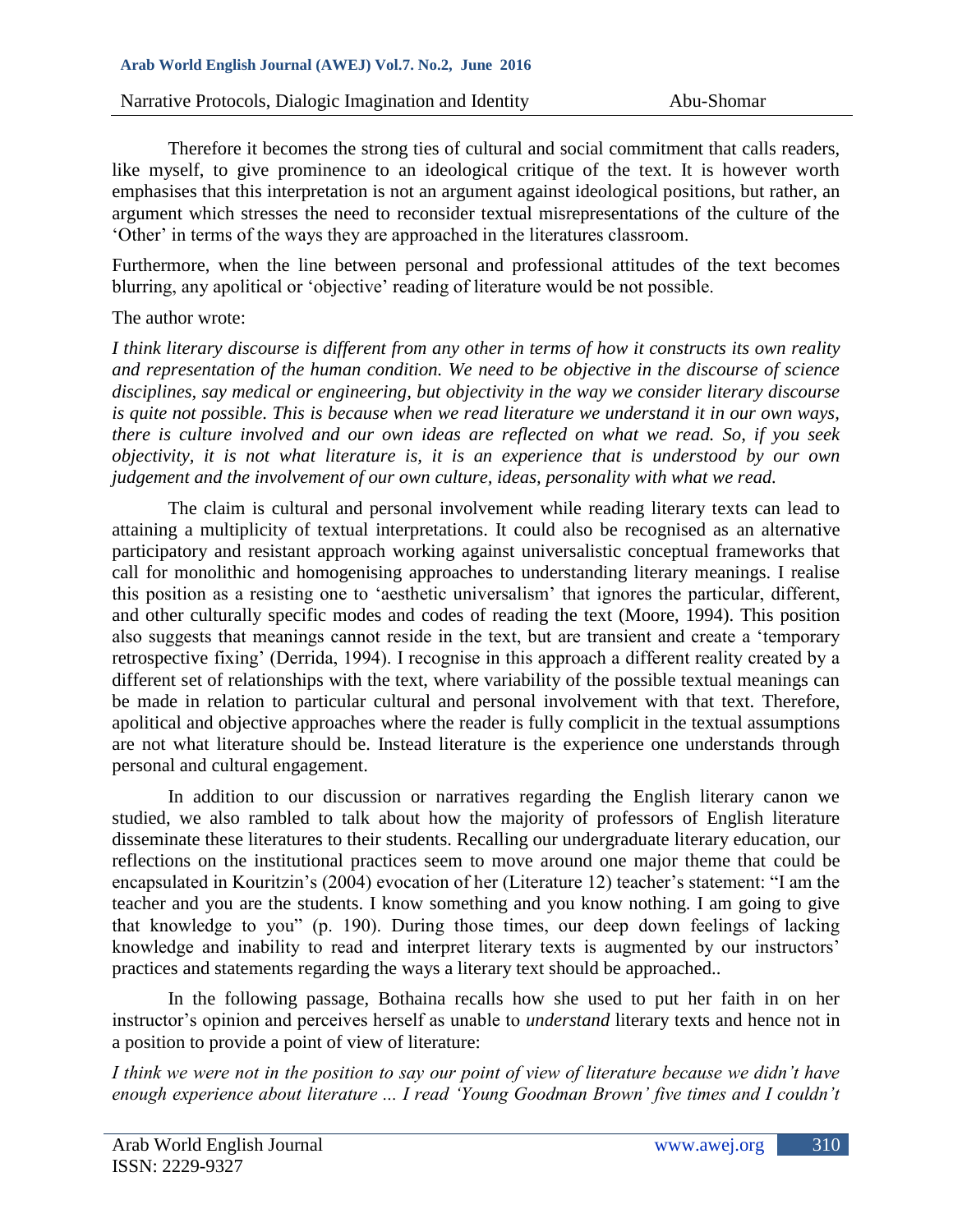*understand it until my doctor told me it is about the puritans. I said in myself, yea, what would happen to me, if my doctor didn't tell me what the idea is, how can I know by myself?*

I recognise Bothaina's reflections on her undergraduate literary education not only a position of powerless and marginalised learner in a system regimented in power relations, but also a conformity and assimilation of this position. During her undergraduate stage of studying a prescribed literary canon, she was made to believe that she lacks experience, knowledge, and ability to read and understand literature. This response in particular indicates that Bothaina and students alike are made to believe that the text holds a particular interpretation and thus one 'truth', which is waiting for an authorised professor to decipher and approve. Therefore, she does not know *what would happen to her if her doctor did not tell her that 'Young Goodman Brown' is about Puritans*. Such faith in her doctor's 'authorised' interpretation raises an issue of the legitimacy of 'knowledge' that suppresses the learners' voice. I recognise this claim to gain more validity when considering her analogy of doing literature in the following quote:

*I read a story about a man who is very naïve, he is from the countryside and who is going to the city to his cousin, to work there, to get money, to get knowledge, to get something new, but he remains naïve, people always mock him during his journey. I think at […] University we are like this we are always affected by this statement said by our professors when they enter the classroom and they put the novel on the table and say "this is the masterpiece". So, what is the effect of these words on us, I think that I have no choice for myself to say that's a good or bad text.*

Probably, this passage could tighten the claim that an institutional 'culture' in the current context not only perpetuates the canon as an 'authorised 'source of knowledge, but also disseminates and propagates this 'appropriate' knowledge in the ways it encourages students to absorb a perception of themselves as *naïve* and unable to learn on their own. Yet, Bothaina realises how her educational experience turns her into a *naïve* seeker of knowledge and she challenges the assumptions that knowledge is a 'thing' a 'product' that is transformed into learners' minds (Gilbert, 2005). Further to tis, I understand his comment on his doctors' behaviour towards the selection of certain texts as *'this is the masterpiece'* in Foucault's (1983) words when warning against educational ideological apparatus and its distribution of knowledge, in what it permits and what it prevents. The students' reflections on their literary education imply that educational systems are political systems that maintain or modify the appropriation of particular discourses, with the knowledge and the powers that carries them (ibid). In fact Bothaina's evocation and narrative indicates a discourse of resistance and challenge to this institutional tradition. Recalling this experience from the past and introducing it as such now, she seems no longer complicit to such a tradition.

Last in our narratives, we sought to challenge this hegemonic institutional 'culture'. In one of her messages, Bothaina, challenges Shakespeare's location as a key figure in the students' literature programme:

*W*e *have a course called 'Shakespeare and the Renaissance', the word 'Renaissance' may refer to all literatures at that time, let's say it was a movement throughout Europe. Can we say that literature was only British during that time? Shakespeare is the only figure we studied and if they replaced one of his plays, they choose another of Shakespeare himself. So we ended up learning Shakespeare, not the Renaissance or any other literatures in the world.*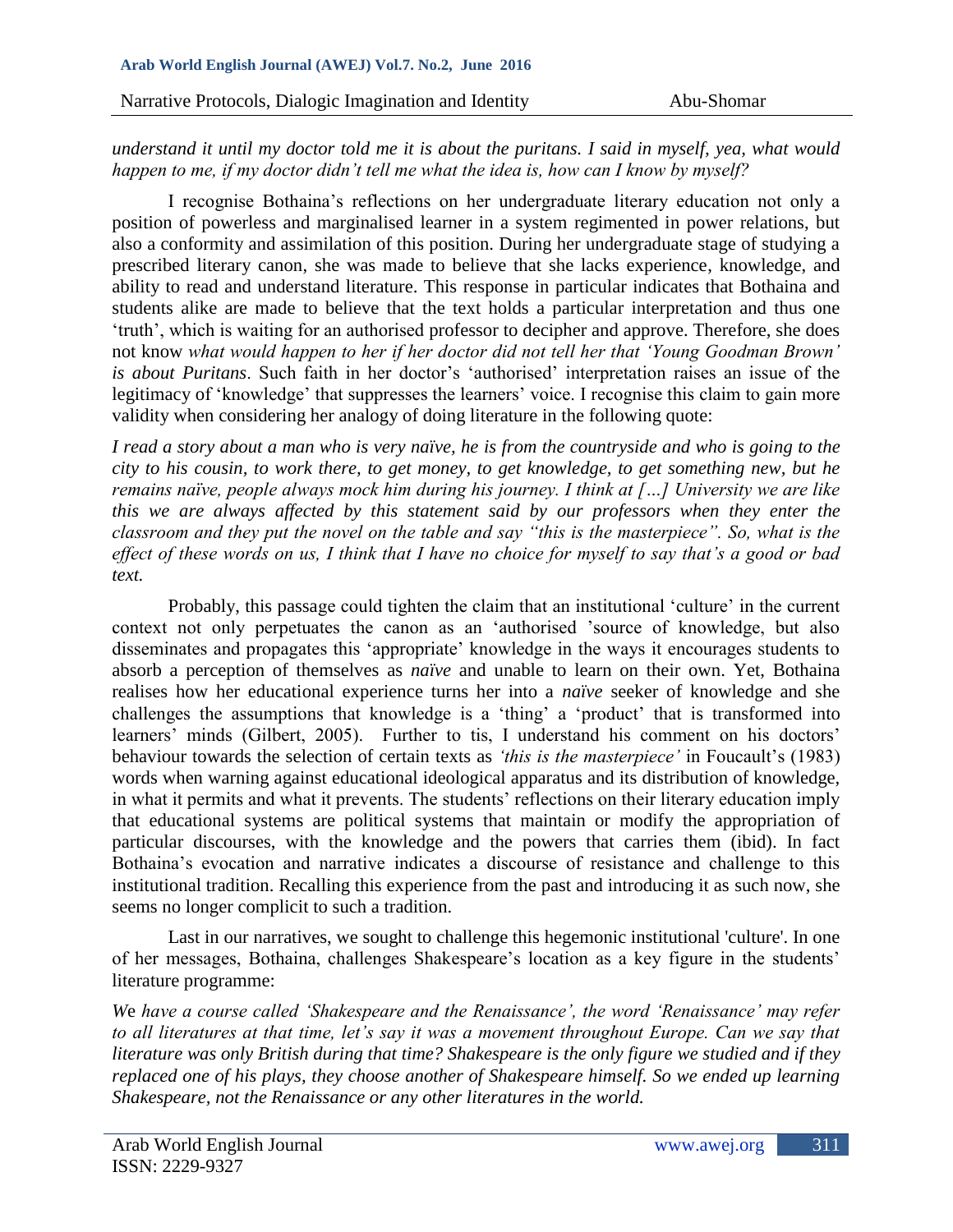### **Arab World English Journal (AWEJ) Vol.7. No.2, June 2016**

Narrative Protocols, Dialogic Imagination and Identity Abu-Shomar

This reflection of Bothaina registers some signs of challenge to the ways her literary education is perpetuated and nurtured in 'authoritative' and persona of a canonised syllabus. On the one hand, it points out that the literary tradition adopted in her programme revolves around certain literary figures who are located as key authors in the English literary canon where Shakespeare is positioned on the top of those figures. This emphasises that "the study of English literature, as traditionally conceived in high schools and universities, reinforces Eurocentrism, racism, [… and] elitism" (Kouritzin, 2004, p. 185). On the other hand, her response is suggestive of the ways the students realise their education as 'an object of unquestioning reverence' and as "a set of lived experiences and social practices developed within asymmetrical relations of power" (Bourdieu quoted in Giroux, 1992), which they feel a need to encounter. As such, these reflections on our literary education suggest a realisation of the ways this system holds the tradition of teaching English literature that ostensibly concern British persona, locations, cultures, and history as the best in art as the lasting values are those of the Englishman (McLeod, 2000).

## **Conclusion**

In this paper, I have presented some critique of a prescribed literary syllabus by means of using a radical methodology of storytelling and narrative protocols. We know the power of literature especially for passionate learners that a bond of intimate relation is so easily confused with identity construction; of what we love and hate. In the moments of shared insights, we realise how our literary education with its nurturing, enveloping power and involvement with our subject-positions is both monolithic and hegemonic. When intimate thoughts and ideas are formed and given birth, it is so tempting to fuse in the imaginative realities of literary texts with passionate students flail and flame more that our personality to reconcile their agony and love of English literature.

In addition to offering a critique of canonicity, the paper contributes to a wider cultural debate by addressing and articulating the relationship between literature, culture, and education. It also raises educators' critical awareness of cultural diversity, identity, and 'self' representation. Furthermore, it contributes to theory and research practice through its engagement and utilisation of radical critical research methodology. Through our dialogic narrative and personal engagements with our literary education, we enable a 'Pedagogy of Tolerance' that constitutes sites for both resistance and better understanding of the 'self's' and 'other's' authority over meanings. Additionally, this engagement provides an opportunity for students of English literature to examine and voice their opinions of various cultural constructions.

### **About the Authour:**

**Ayman Abu-Shomar (PhD**) is Assistant Professor of English Literature and Cultural Studies in Imam Muhammad Ibn Saud Islamic University, Riyadh, Saudi Arabia. Previous to this he taught in Warwick University (UK), Hashemite University (Jordan), and extensively in Saudi Arabia. His principal research interests are English literature, cultural studies, contemporary literary theories, post-colonialism, diaspora, dialogism and cross-cultural studies. He has a particular interest in issues pertaining to diaspora, trauma, cultural theories, critical pedagogy, crosscultural encounters and anti-canonicity. His papers on postcolonial and cultural studies have been published in several books and Journals. He has also participated in different international conferences including UK, USA, Turkey, Jordan, UAE, Malaysia and Sweden.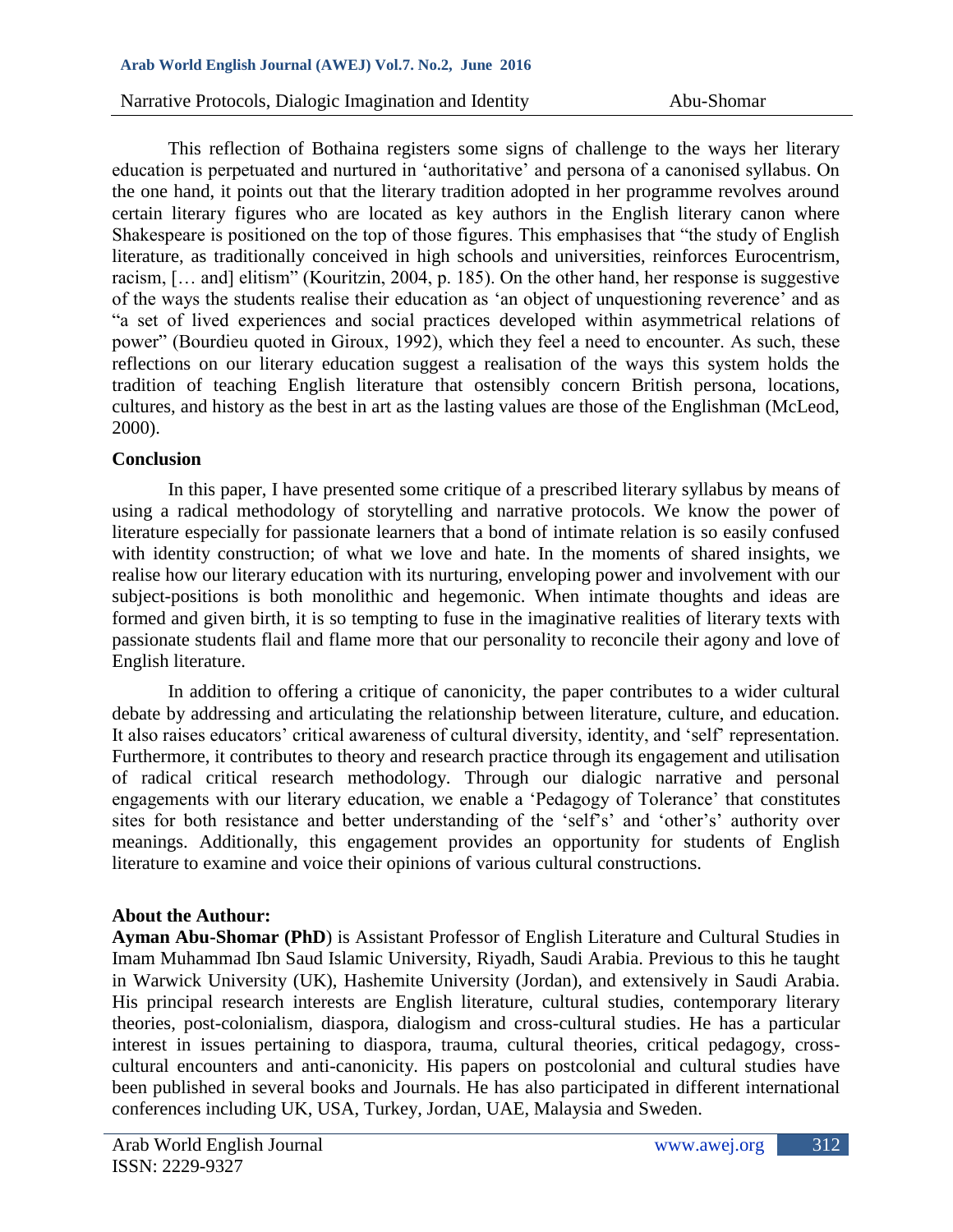## **References**

- Abu-Shomar, A. (2012). *Dialogic Spaces: The Potential for Interrogating the Cultural constructs of the English Literary Canon in Postcolonial contexts*, Lexington Books: Lexington, USA.
- Abu-Shomar, A. M. (2013b). The Apparatus of Ideology: A post-Colonial Reading of English Literature; Considerations from 'Institutional Literatures'. *International Journal of Comparative Literature and Translation Studies*, *1*(2), 17-32.
- Abu-Shomar, A. (2013c). The Politics of Education and Critical Pedagogy: Considerations from the English Literary Tradition in 'Post-colonial' Academic Contexts. *Postcolonial Directions in Education*, *2*(2), 263-313.
- AbuHilal, F., & Abu-Shomar, A. (2014). On pedagogy and resistance: Unraveling the Postcolonial Politics in the Literature Classroom. *Revista de Estudos AntiUtilitaristas e PosColoniais*, *4*(2), 175-192.
- Ashcroft, B., Griffiths, G., & Tiffin, H. (1989). *The empire writes back: Theory and practice in post-colonial literature*. London: Routledge.
- Ashcroft, B., Griffiths, G., & Tiffin, H. (2000). *Postcolonial studies: Key concepts*. London: Routledge.
- Baynham, M. (2003). Narrative in space and time: Beyond 'backdrop' accounts of narrative orientation, *Narrative Inquiry, 13,* 347-366.
- Bialostosky, D. (1986). Dialogic as an art of discourse in literary criticism. *PMLA, 101*, 788-797.
- Boehmer, E. (2005). *Colonial & postcolonial literature* (2nd edition). Oxford: Oxford University Press.
- Booth, T., & Booth, W. (1996). Sounds of silence: Narrative research with inarticulate subjects. *Disability & Society, 11,* 55-69.
- Buzard, J. (1988). Forster's trespasses: Tourism and cultural politics. *Twentieth Century Literature, 34,* 155-178.
- Clandinin, D. & Connelly, F. (2000). *Narrative inquiry: Experience and story in qualitative research*. San Francisco: Jossey-Bass.
- Derrida, J. (1994). *Specters of Marx: The state of the debt, the work of morning, and the new international*. New York: Routledge.
- Dunlop, R. (1999). Towards Negotiation of Difference. *Canadian Journal of Education*, 24, 57- 69.
- Eagleton, T. (1996). *Literary theory*. 2nd ed. Oxford: Blackwell.
- Easthope, A. (1991). *Literary into cultural studies*. London: Routledge.
- El-Haija, A. (2004). Higher education in Jordan. National TEMPUS Office Jordan. Retrieved November 4, 2007, from
	- [http://ec.europa.eu/education/programmes/tempus/countries/higher/jordan.pdf.](http://ec.europa.eu/education/programmes/tempus/countries/higher/jordan.pdf)
- Emden, C. (1998). Theoretical perspectives on narrative inquiry. *Collegian: Journal of Royal College of Nursing Australia*, 5, 30-35.
- Faraday, A. & Plummer, K. (1997). Doing life histories. *Sociological Review*, *72,* 773-798.
- Florio-Ruane, S. & Clark, C. (1993). *Authentic conversation: A medium for research on teachers' knowledge and a context for professional development.* Paper presented at the International Study Association on Teacher thinking. Goteborg, Sweden.
- Foucault, M. (1983/1988). The return of morality. In Kritzman, L. (Ed.), *Politics, Philosophy, culture*. New York: Routledge.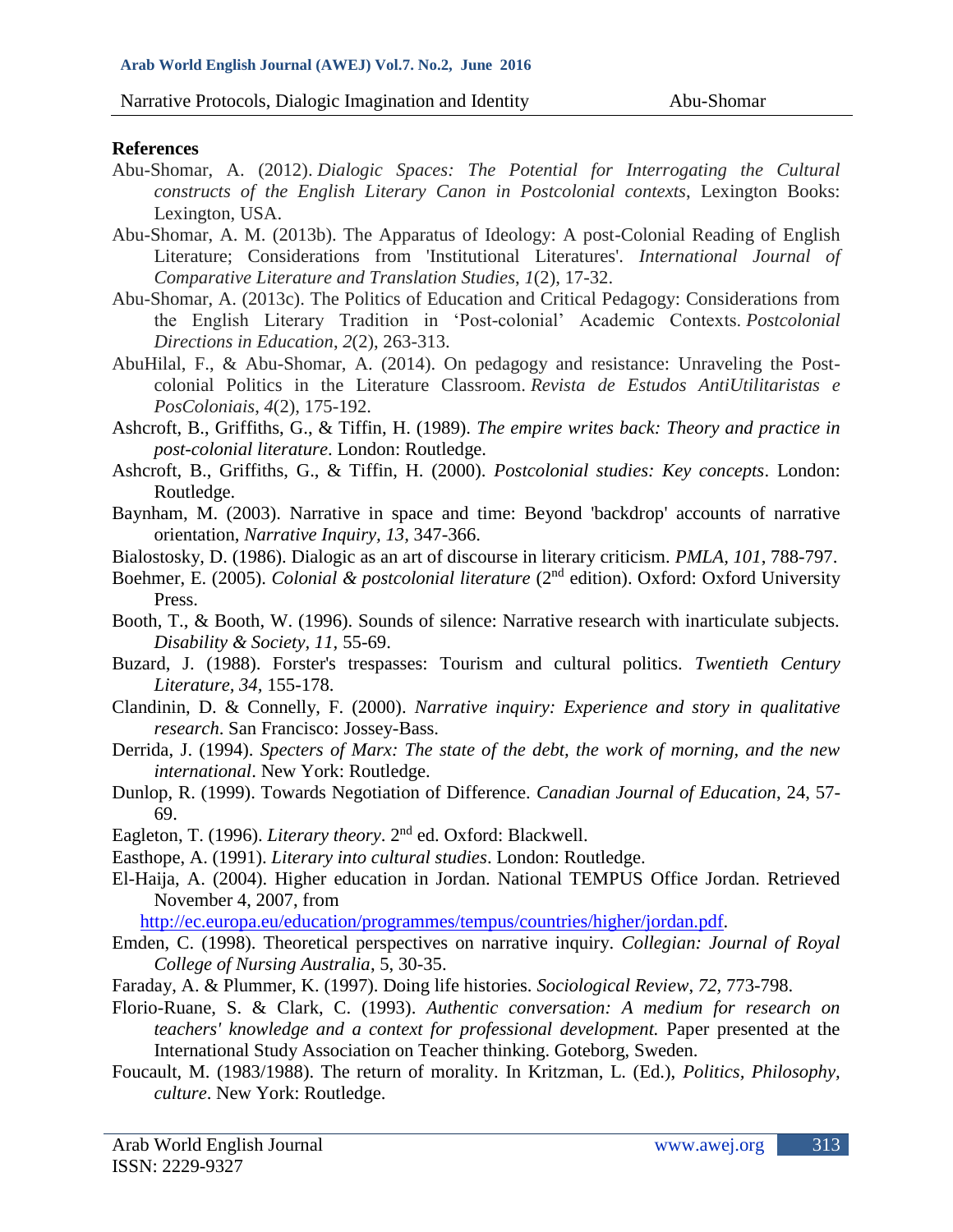- Frank, G. 1979. Finding the common denominator: A phenomenological critique of life history method. *Ethos* 7: 68–94.
- Freire, P. (1989). *Pedagogy of the oppressed*. New York: Continuum.
- Gilbert, J. (2005). *Catching the knowledge wave? The knowledge society and future of education*. Wellington: NZCER Press.
- Giroux, H. (1992). *Border crossing: Cultural workers and the politics of education*. New York: Routledge.
- Gone, J., Miller, P., & Rappoprt, J. (1999). Conceptual self as normatively oriented: The suitability of past personal narrative for the study of cultural identity. *Culture Psychology, 4,* 371-398.
- Hall, G. (2005). *Literature in language education*. London: Palgrave Macmillan.
- Kouritzin, A. (2004). The British Columbia literature 12 curriculum and I: A soliloquy. *Curriculum Inquiry, 43,* 185-212.

Loomba, A. (2005). *Colonialism/postcolonialism*. 2nd ed. London: Routledge.

- Measor, L. and P. Sikes. 1992. Visiting lives: Ethics and methodology in life history. In *Studying teachers' lives*, I. Goodson, ed., pp. 209–33. New York: Routledge.
- McEwan, H. (1997). The functions of narrative and research on teaching. *Teaching and Teacher Education, 13,* 85-92.
- McLeod, J. (2000). *Beginning postcolonialism*. Manchester: Manchester.
- Moore, D. (1994). Decolonising criticism: Reading dialectics and dialogics in native American literatures. *Studies in American Literatures*, *6*, 7-36.
- Mukherjee, A. (1995). Ideology in the classroom: A case study in the teaching literature in Canadian universities. In Ashcroft, B. & Tiffin, H. (Eds.), *The Postcolonial Studies Reader* (pp. 447-451). New York: Routledge.
- Phillion, J. & He, M. (2010). Narrative inquiry in educational research, In Huber-Warring, T. (Ed.), *Storied Inquiries in International Landscapes: An Anthology of Educational Research*(pp. 249-257). Arizona, Scottsdale: Information Age Publishing.
- Polkinghorne, D. (1988). *Narrative knowing in the human sciences*. Al-bany, NY: SUNY Press.
- Rust, F. (2002). Professional conversations: New teachers explore teaching through conversation, story, and narrative. In Lyons, N. & LaBoskey, V. (Eds.), *Narrative Inquiry in Practice: Advancing the Knowledge of Teaching* (pp. 173-214). New York: Teachers College Press, Colombia University.
- Said, E. (1978). *Orientalism*. Harmondworth, London: Penguin.
- Said, E. (1983). *The world, the text, and the critic*. Cambridge, Mass: Harvard University Press.
- Said, E. (1994). *Culture and imperialism*. London: Vintage.
- Smith, L. (1999). *Decolonizing methodologies. Research and indigenous peoples*. London: Zed Books.
- Stake, R. (1995). *The art of case study research*. Thousand Oaks, CA: Sage.
- Viswanathan, F. (1987). The beginnings of the English literary study in India. In Donald, J. & Rattansi, A. (Eds.), *'Race', culture and difference* (pp. 149-165). London: Sage.
- Whittemore, R., Langness, L., & Koegel, P. (1986). The life history approach to mental retardation. In Langness, L. & Levine, H. (Eds.), *Culture and Retardation*. Reidel Publuishing Company.
- Yin, R. (1994). *Case study research, design and methods*. 2<sup>nd</sup> ed. Thousand Oaks, CA: Sage